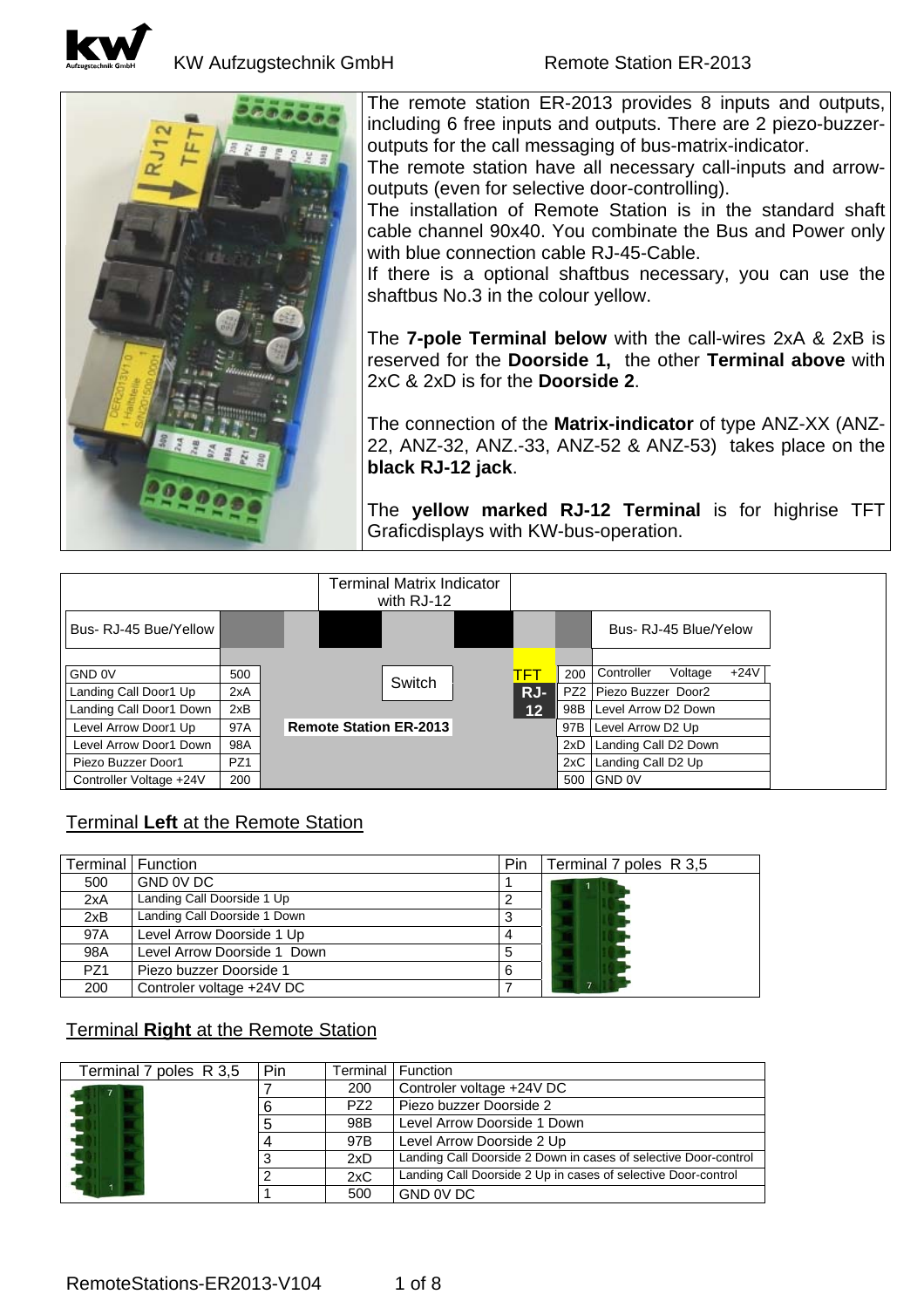

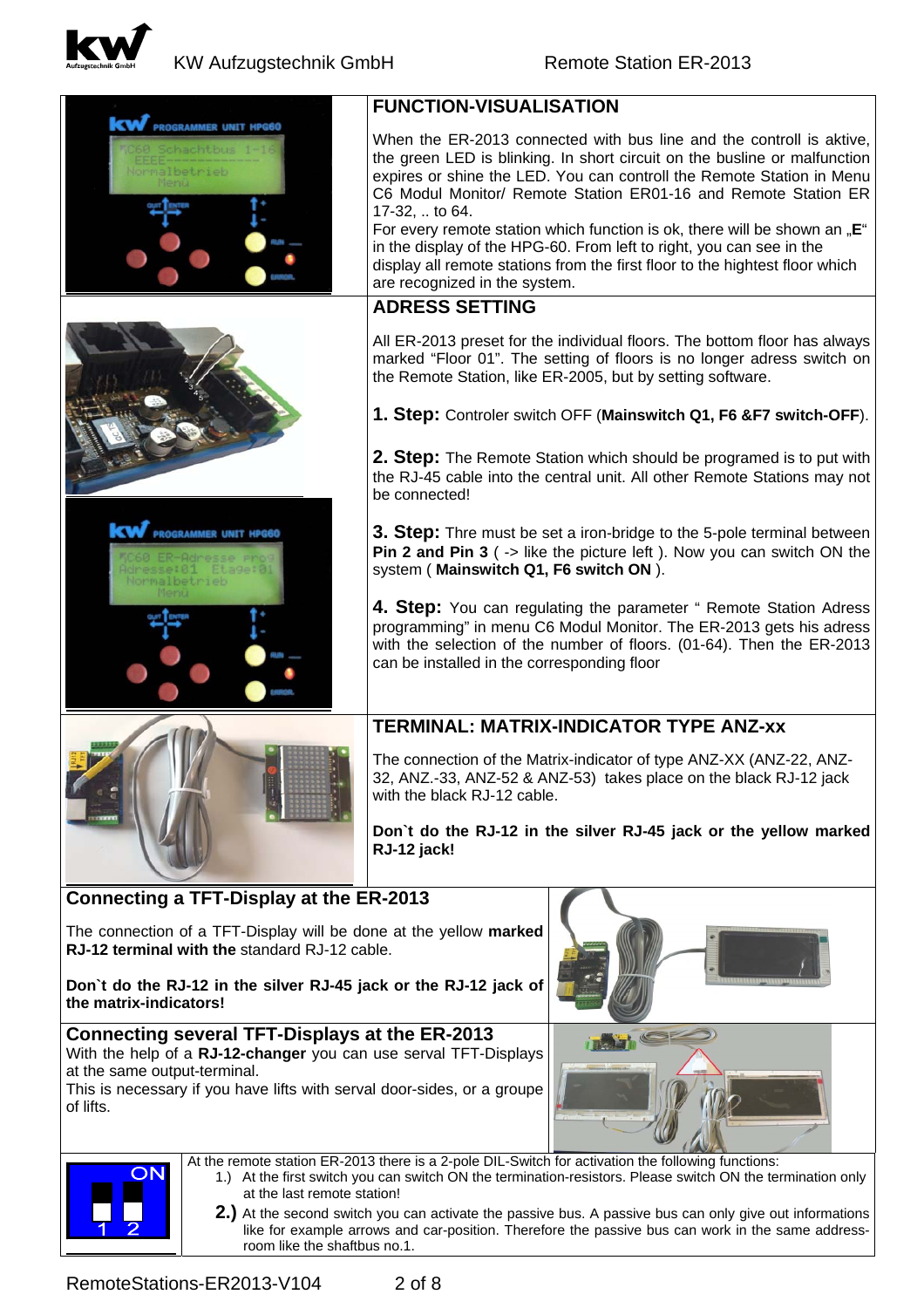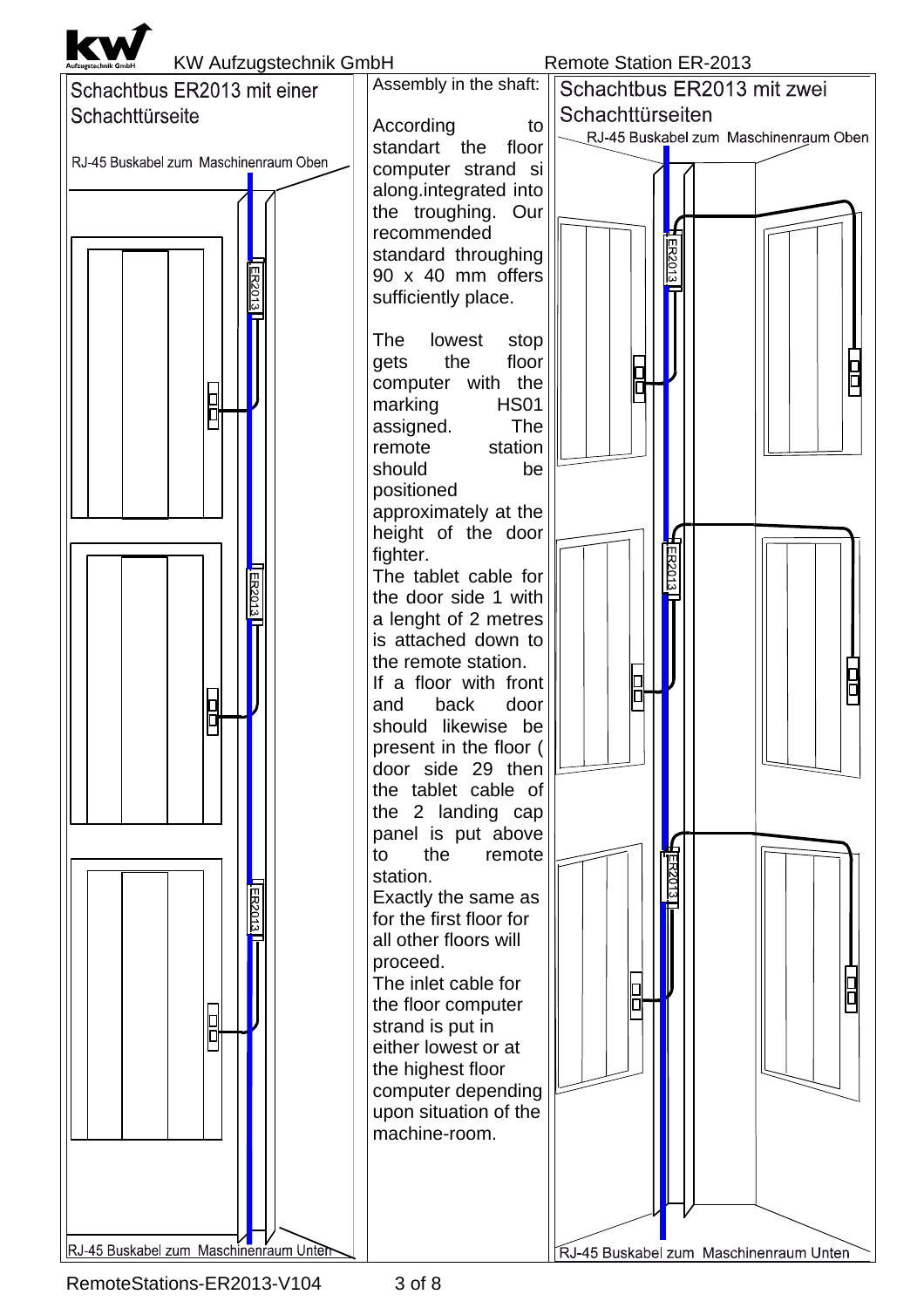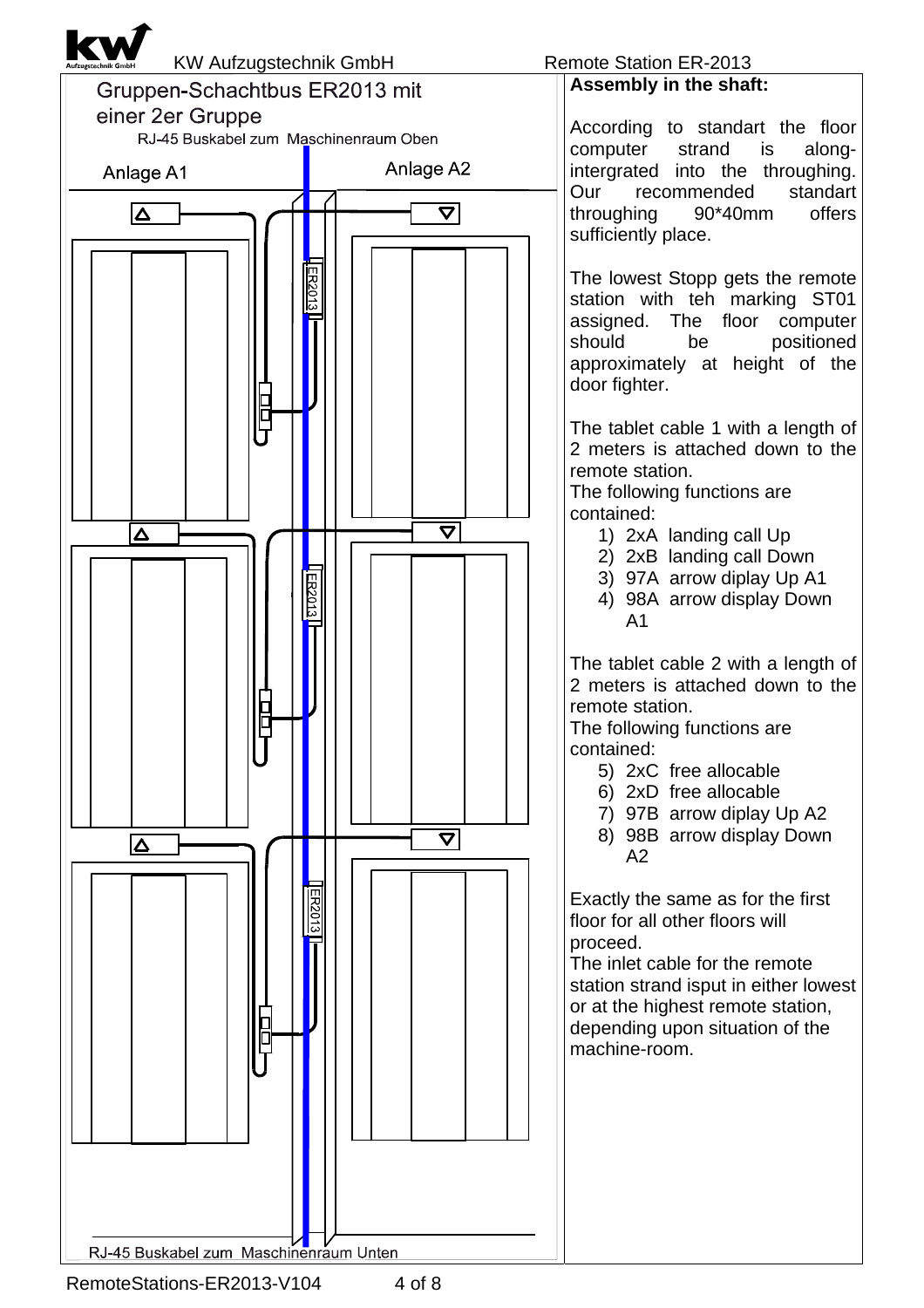

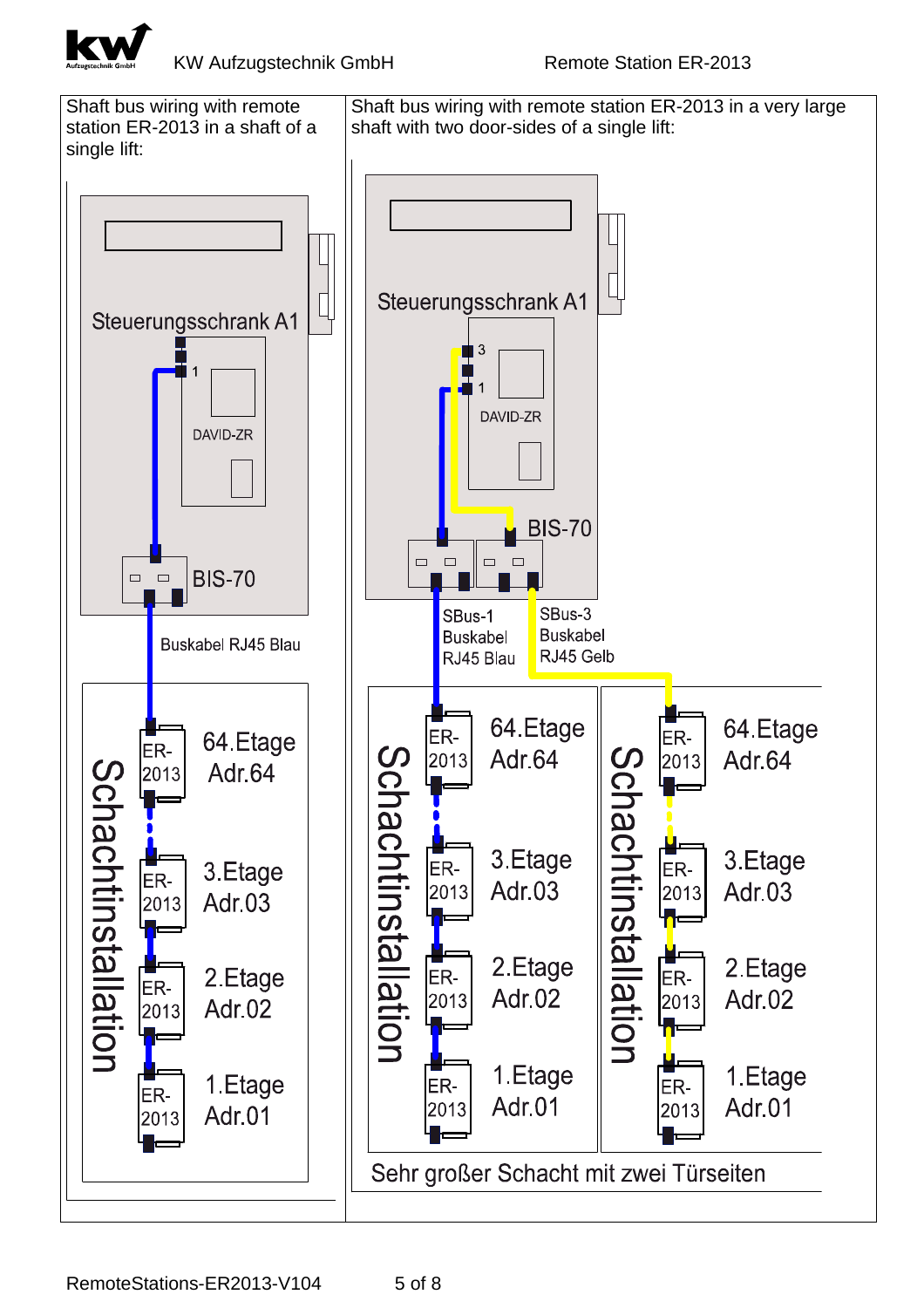

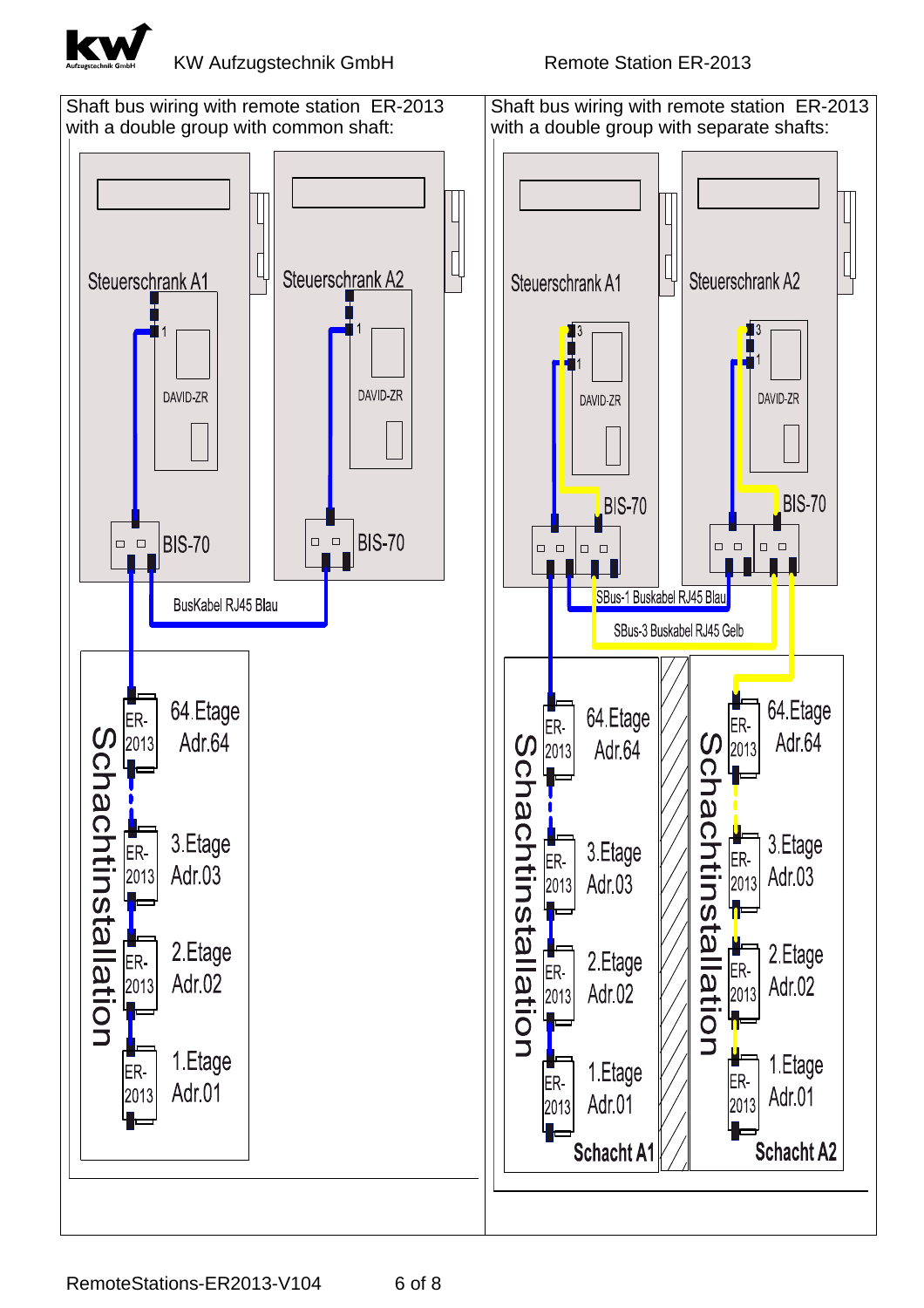

Shaft bus wiring with remote station ER-2013 with a 3- or 4-member group with common shafts to 32 floors: